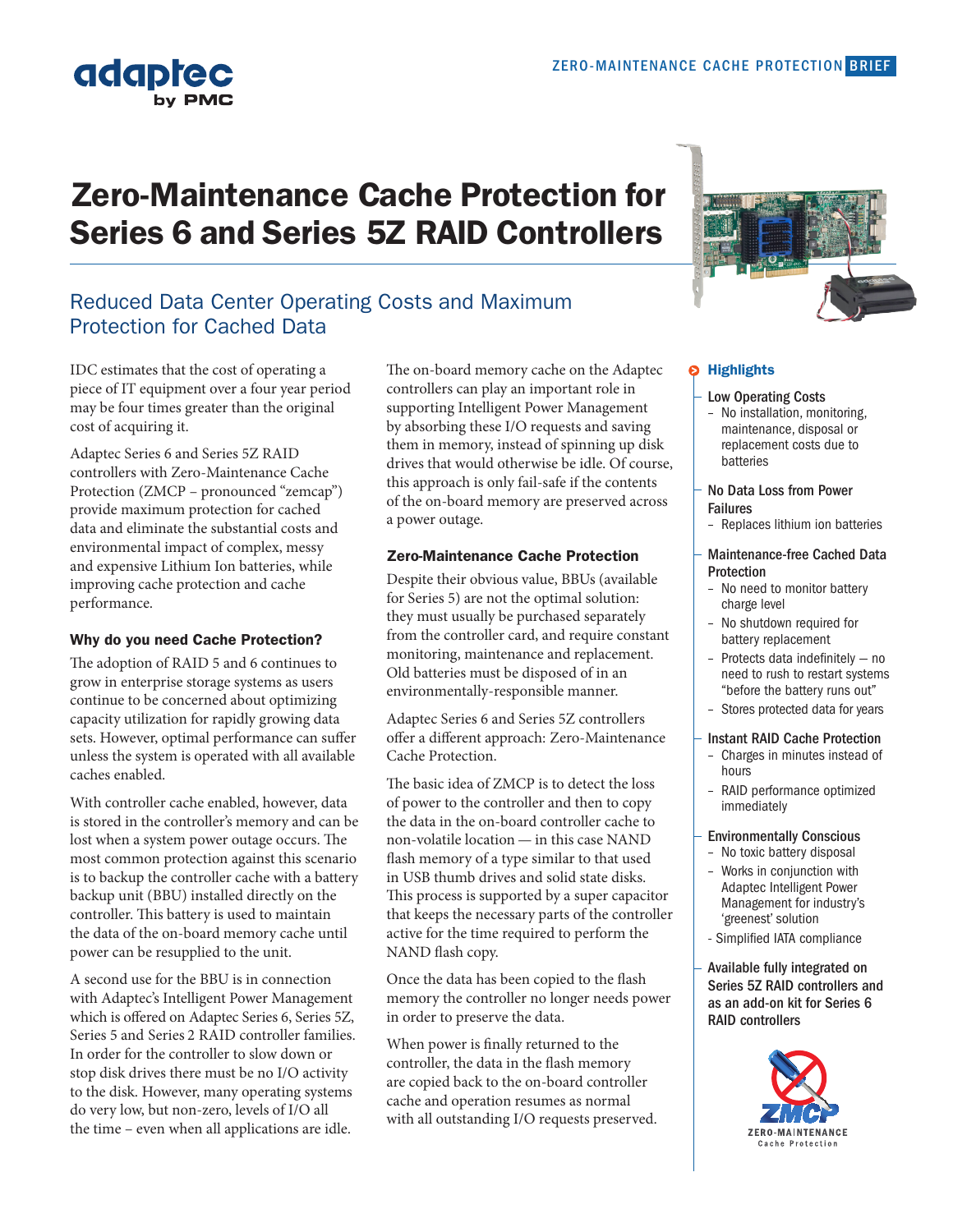# Adaptec Zero-Maintenance Cache Protection

### ZMCP Benefits Relative to BBUs

While BBUs have been an acceptable cached data protection solution for years, there are numerous hard costs, labor costs and risk factors associated with managing and replacing BBUs after the initial purchase has been made.

Adaptec by PMC RAID controllers with Zero-Maintenance Cache Protection eliminate all these costs.

#### **Monitoring**

BBUs have a finite usable charge and require close monitoring of battery health and charge levels. If the charge level deteriorates below a certain level, immediate corrective action must be taken to replace the battery to avoid any chance of data loss.

*– Adaptec RAID controllers utilize NAND flash memory that doesn't degrade over time, eliminating the need for monitoring.*

#### Instant Protection

BBUs usually have to be charged before they can actually be used – a process that can take as long as 9 hours. During this initial period users will experience lower response times from the storage subsystem, as cache is not enabled until the battery charge is complete. This can result in lost productivity.

– *Zero-Maintenance Cache Protection is based on a capacitor which charges while the system is booting. By the time your server has booted, it is already fully protected.*

#### Corrective Action on Power Loss

BBUs are typically rated to provide 72 hours of protection. This means that in theory you have up to 72 hours to reboot a server whose power has failed. Unfortunately, the lifespan of BBUs isn't infinite and their ability to hold 72 hours worth of charge gradually deteriorates over time. As a result you may have substantially less time to recover power to a server than the expected 72 hours. Depending on when an outage is discovered, you may have to take emergency action to recover data.

– *Using current NAND Flash technology, Adaptec RAID controllers can store protected data for years with no degradation. You can re-power your servers whenever it is most convenient for your business.*

#### Replacement

BBUs need replacing every 1-2 years. Even when planned well, this usually requires the system to be taken offline and opened. In addition to system downtime, this process adds maintenance and personnel overhead.

– *Zero-Maintenance Cache Protection needs no regularly scheduled maintenance in a typical server lifespan, increasing system uptime and dramatically reducing the overall total cost of ownership.*

#### **Disposal**

Once BBUs have been replaced, the old ones require a careful disposal process that adheres to strict hazardous material standards. Even when disposal criteria are properly followed, the toxic chemicals of the batteries are still introduced into the environment with potentially harmful consequences.

– *Adaptec RAID controllers face less restrictive disposal regulations, eliminating related costs and dramatically reducing adverse environmental effects.*

#### ZMCP Saves you Real Money

While the logic behind the Zero-Maintenance Cache Protection approach is relatively compelling, the actual financial impact is even more so.

To compute these savings we must look at the ways that people approach their existing BBU solutions. An interesting and appropriate analogy is to look at the way that people treat the oil in their cars.

At one end of the spectrum are the folk that take meticulous care of their oil, changing it every 3000 miles, just as it says in the owner's manual. They continually monitor the oil and "engine check" lights in their vehicles, and schedule oil changes to work around their busy schedules.

At the other end of the spectrum are the folk that only react when the oil light comes on. At this point they interrupt the normal activities of themselves and their passengers and rush off to change the oil, hoping that the car won't seize up on them while they're actually driving to the nearest gas station.

We can use these analogies to compute the benefit of the ZMCP solution.

#### Savings for the meticulous BBU user

In this model we assume several things about the way that the owner handles a card with a BBU

- They purchase a new battery every year, as recommended, and keep a couple of replacements on hand all the time to take care of unexpected events.
- They carefully schedule downtime for their users to change the battery. They attempt to deploy a replacement device to take up the load while the primary server is out of action. Several folks in the IT department must usually coordinate their efforts to make this happen.
- Replacement batteries are allowed to fully charge before putting a system back into operation.
- Systems are continuously monitored to detect a failing battery.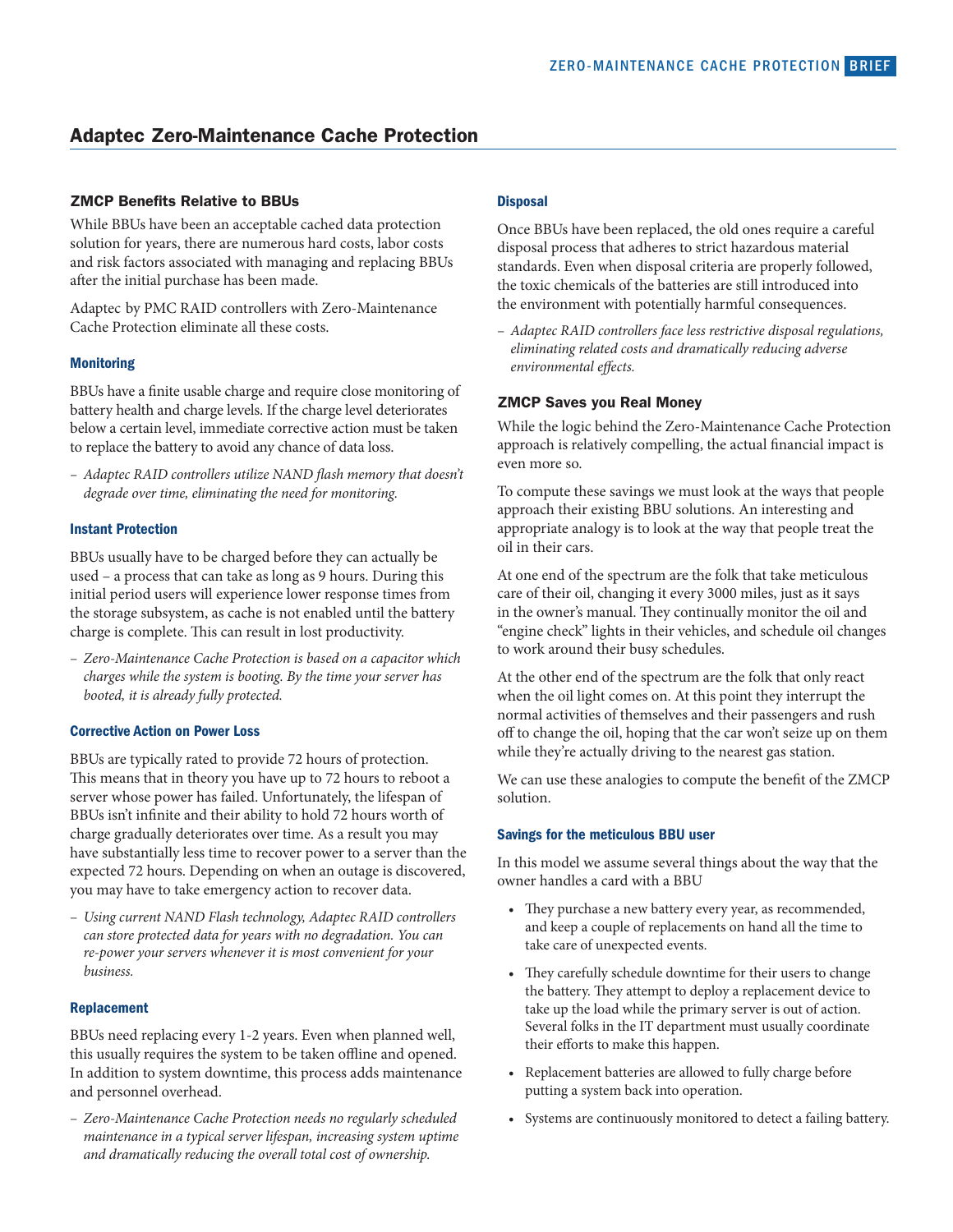# Adaptec Zero-Maintenance Cache Protection

In this case we can assume that the chance of losing data due to a power failure happening while the battery is out of action is very small. To compute the cost of this methodology we include:

- Capital expense of purchasing batteries one per year for four years, plus one extra to take care of unexpected issues.
- Operating IT cost to install the initial device, plan downtime, replace batteries and re-charge them.
- Potential "overtime" or "disruption" costs when a power failure occurs and systems have to be turned back on within the 72-hour battery charge window — potentially disrupting other activities, or occurring during the night, on a weekend or over a holiday period. Even in the best case, the pressure to re-power systems has an impact.
- Productivity impact on other users.

In an ideal world, the chance of losing data in the latter example would be zero due to all the planning. However, in reality it never is — people don't get the "memo", or they can't modify their plans to take alternative actions. For the sake of this analysis, however, we assume that only a small number of people are impacted, and then only to a small degree.

Computing the overall cost, therefore, we have:

| <b>Item Per Server</b>                | <b>Impact over 4 years</b>                       | <b>Cost per item</b> | 4 year cost* |  |  |
|---------------------------------------|--------------------------------------------------|----------------------|--------------|--|--|
| <b>Batteries</b>                      | 5                                                | \$100 each           | \$500        |  |  |
| <b>IT</b> manpower                    |                                                  |                      |              |  |  |
| Initial Installation                  | .5 hours                                         | \$20/hour            |              |  |  |
| <b>Downtime Preparation</b>           | 1.5 staff-hours, 3 times                         | \$30/hour            | \$135        |  |  |
| <b>Battery Replacement</b>            | 1 hours, 3 times                                 | \$20/hour            | \$60         |  |  |
| <b>Monitoring</b>                     | 30 seconds per day                               | \$20/hour            | \$240        |  |  |
| <b>Productivity loss</b>              | 5 people, 15% impact                             | \$40/hour            | \$800        |  |  |
| <b>Activity Cost on Power</b><br>Loss | 3 hours, 30% chance of<br>occurring, 8 incidents | \$50/hour            | \$360        |  |  |
| Total                                 |                                                  |                      | \$2105       |  |  |

*\* Based on single server model.*

## Savings for the on-demand replacement BBU user

The second model to consider is the BBU user who waits for the alert light to come on before doing anything. The major difference between this case and the last one is due to the unplanned nature of the replacement, and consequently the number of people it affects. Think again of the oil change analogy but instead of a personal car, consider the impact on something larger, say a bus. In this case, when the oil change light comes on, the driver has to pull over to the side of the road and stop, and everyone on the bus is impacted. Whatever they were planning to do has to be put on hold while the problem is resolved.

To compute the impact of this scenario we make the following assumptions:

- A replacement battery had been purchased at the time of the initial installation and is sitting on a shelf somewhere, ready to go. Another new battery is purchased to replace this one.
- A "mini-panic" occurs when the alert happens. The server is immediately taken out of service and because this is an unplanned event a relatively large number of people have their daily work affected. They may be forced to be idle until the affected system is brought back online, or perhaps they can work on something else, but the net result is some impact on their productivity.
- Because users are waiting to get back on the affected system, replacement batteries are NOT allowed to fully charge before putting the server back into operation. This minimizes the amount (and cost) of downtime for each replacement, but exposes the system to potential data loss while the battery is charging. We assume the system takes two hours to fix, and users are allowed access after another 3 hours — a net total of 5 hours of lost work for each affected user.

| <b>Item</b>                           | Impact over 4 years                                          | Cost per item | 4 year cost |  |
|---------------------------------------|--------------------------------------------------------------|---------------|-------------|--|
| <b>Batteries</b>                      | 3                                                            | \$100 each    | \$300       |  |
| <b>IT manpower</b>                    |                                                              |               |             |  |
| Initial Installation                  | .5 hours                                                     | \$20/hour     | \$10        |  |
| Downtime Preparation                  | $\Omega$                                                     | \$30/hour     | \$0         |  |
| <b>Battery Replacement</b>            | 2 hours, once                                                | \$20/hour     | \$40        |  |
| <b>Monitoring</b>                     | 30 seconds per day<br>\$20/hour                              |               | \$240       |  |
| <b>Productivity loss</b>              | 40 people, 100%<br>impact, 5 hours each<br>incident          | \$40/hour     | \$8,000     |  |
| <b>Activity Cost on Power</b><br>Loss | 3 hours, 30% chance<br>of occurring, 8<br>incidents          | \$50/hour     | \$360       |  |
| <b>Lost Business Cost</b>             | 2 hours of system<br>downtime, \$50M per<br>year, 10% impact | \$570/hour    | \$1,140     |  |
| Total                                 |                                                              |               | \$10,090    |  |

• Systems are continuously monitored to detect a failing battery.

We also include an impact on the business itself since this type of downtime is unscheduled. The cost of these instances is hard to compute, and analyses performed by (self-interested parties) tend to be hysterical in nature — sometimes as high as \$500,000 per hour or more. We take a much more conservative approach and simply assume that the impacted device has a 10% impact on a business valued at \$50M per year.

Note that this number is optimistic for a number of reasons. Apart from the fact that we've assumed a pretty rapid response to the incident and that users are allowed back onto it before it is fully protected again, we've not taken into account the fact that this strategy actually exposes the system to data loss.